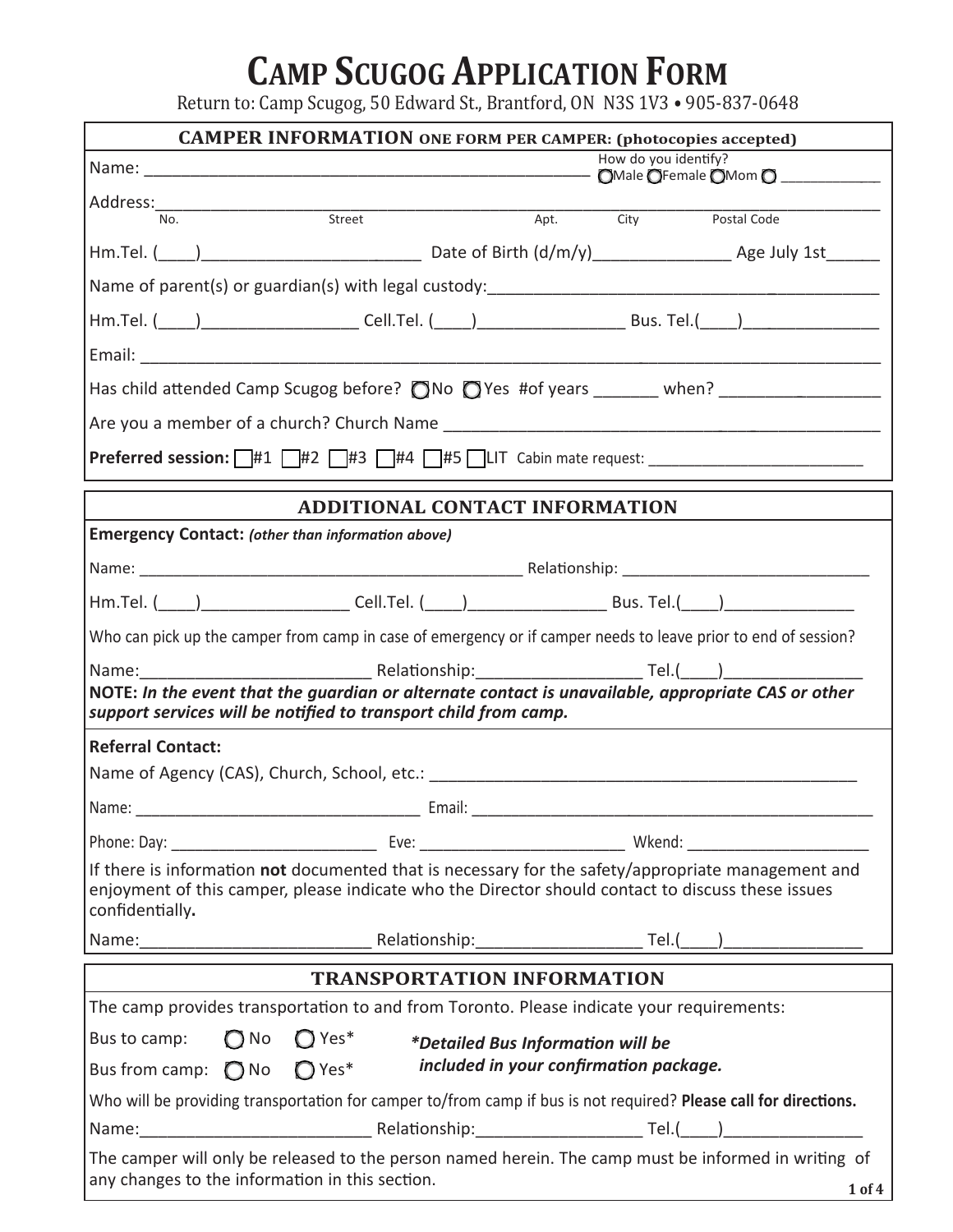|                                                                                                                                     | <b>CAMPER NAME:</b> (Please print)                                                              |                                                                                         |                                                                             |                                                                                                                                                                                                                                                                                                                                                                        |                                                                                                                                                   |
|-------------------------------------------------------------------------------------------------------------------------------------|-------------------------------------------------------------------------------------------------|-----------------------------------------------------------------------------------------|-----------------------------------------------------------------------------|------------------------------------------------------------------------------------------------------------------------------------------------------------------------------------------------------------------------------------------------------------------------------------------------------------------------------------------------------------------------|---------------------------------------------------------------------------------------------------------------------------------------------------|
|                                                                                                                                     | complete infor is provided below. Please consider the following questions and answer carefully. |                                                                                         |                                                                             | The following is to be filled out by Camper's Parent, Guardian, Minister, Reference or Social Worker. If a camper is sponsored<br>by a Children's Aid Society or other agency, it is essential that the Social Worker take time to ensure that accurate and<br>The more information we have, the better we can provide this camper with a positive camping experience. |                                                                                                                                                   |
|                                                                                                                                     | Which of the following best describes this camper? Please check $(\sqrt{})$ as many as apply.   |                                                                                         |                                                                             |                                                                                                                                                                                                                                                                                                                                                                        |                                                                                                                                                   |
| <b>Favourite Camp Activities:</b>                                                                                                   |                                                                                                 |                                                                                         |                                                                             |                                                                                                                                                                                                                                                                                                                                                                        | $\Box$ Sailing                                                                                                                                    |
| $\prod$ Archery<br>$\Box$ Biking<br>Camper's Choice                                                                                 | Campfire<br>Canoeing<br>$\prod$ Crafts                                                          | Drama<br>□ Field Games<br>$\Box$ Hiking                                                 | $\Box$ Kayaking<br>Low Ropes<br>Overnights                                  | □ Special Days<br>$\Box$ Sports<br>Swimming                                                                                                                                                                                                                                                                                                                            | Tree Climbing<br>Can camper swim?<br>$\bigcirc$ Yes $\bigcirc$ No                                                                                 |
| <b>Camper Behaviour:</b>                                                                                                            |                                                                                                 |                                                                                         |                                                                             |                                                                                                                                                                                                                                                                                                                                                                        |                                                                                                                                                   |
| $\Box$ afraid of the dark<br>$\Box$ aggressive<br>$\Box$ anxious<br>bad language<br>$\Box$ been away from home<br>□ bullied □ bully | challenging behaviour<br>compliant<br>cooperative<br>defiant<br>easy going<br>energetic         | $\Box$ follower<br>$\vert$   happy<br>has friends<br>homesick<br>hyper active<br>  lazy | leader<br>likes to be alone<br>low self esteem<br>moody<br>nervous<br>quiet | $\Box$ respectful<br>$\Box$ rude<br>$\Box$ runs away<br>$\blacksquare$ sensitive<br>sexual behaviour<br>$\Box$ shy                                                                                                                                                                                                                                                     | $\mathsf{\overline{\mathsf{I}}}$ stealing<br>$\Box$ temper<br>trustworthy<br>walks in sleep<br>wants to go to camp<br>wets bed                    |
| Easily relates to:                                                                                                                  | own age                                                                                         | younger                                                                                 | older                                                                       | $\Box$ authority<br>adults                                                                                                                                                                                                                                                                                                                                             |                                                                                                                                                   |
| Difficulty relating to:                                                                                                             | $\Box$ own age                                                                                  | younger                                                                                 | older                                                                       | adults                                                                                                                                                                                                                                                                                                                                                                 | authority                                                                                                                                         |
| <b>Eating habits:</b>                                                                                                               | $\Box$ fussy                                                                                    | $\Box$ hearty                                                                           | average                                                                     | fast<br>$\Box$ slow                                                                                                                                                                                                                                                                                                                                                    |                                                                                                                                                   |
|                                                                                                                                     |                                                                                                 |                                                                                         |                                                                             | Please indicate approaches/behaviour management methods that work well with this camper or any challenges this camper may experience<br>while away at camp, (behavioural, medical, emotional, eating, sleeping, recent trauma, other). Attach additional page if necessary.                                                                                            |                                                                                                                                                   |
| <b>AUTHORIZATION</b>                                                                                                                |                                                                                                 |                                                                                         |                                                                             |                                                                                                                                                                                                                                                                                                                                                                        |                                                                                                                                                   |
|                                                                                                                                     |                                                                                                 |                                                                                         |                                                                             |                                                                                                                                                                                                                                                                                                                                                                        | PHOTO CONSENT: I /We hereby give permission and the legal right to CAMP SCUGOG for the use and ownership of any written or audio-visual material, |
|                                                                                                                                     | and photographs of the enrolled camper for publicity and promotional purposes.                  |                                                                                         |                                                                             |                                                                                                                                                                                                                                                                                                                                                                        |                                                                                                                                                   |

Parent / Legal Guardian Signature and the state of Relationship to Camper and the Solid Date

| Relationship to Camper |  |  |
|------------------------|--|--|
|                        |  |  |

 $\_$  , and the set of the set of the set of the set of the set of the set of the set of the set of the set of the set of the set of the set of the set of the set of the set of the set of the set of the set of the set of th

#### **CONDITIONS OF ENROLLMENT:**

- 1. The Director of Camp Scugog reserves the right to dismiss a camper who, in his/her opinion, has displayed unacceptable behavior and /or has not complied with the rules and expectations of the camp.
- **2.** No refunds or reduced fees will be made for dismissals, late arrivals or early departures.
- 3. As the parent(s)/legal guardian(s) of the applicant child, I am the only person/we are all of the persons having legal guardianship of the applicant child. Any conditions of custody and access, if applicable, will be fully communicated in writing to Camp Scugog with this application.
- 4. I /We wish my/our child to take part in the FULL CAMP PROGRAM unless I/we advise you otherwise in writing prior to the start of Camp.
- 5. Permission is hereby given to Camp Scugog staff to dispense prescription and/or standard non-prescription drugs as required and I/we confirm that all known drug allergies of the child are set out in this applicants Health Form.

PRIVACY CONSENT: I/we understand that to provide myself/my child with camper care, Camp Scugog will collect personal information about myself/my child. I/we have reviewed the information provided about the collection, use and disclosure of personal information and steps taken to protect it, on the website. I/we understand how this information applies to myself/my child. I/we have been given a chance to ask any questions I/we have about Privacy Policies and they have been answered to my satisfaction. I/we agree to Camp Scugog collecting, using and disclosing personal information about myself/my child set out in the Camp Scugog Privacy Statement.

 $\_$  , and the set of the set of the set of the set of the set of the set of the set of the set of the set of the set of the set of the set of the set of the set of the set of the set of the set of the set of the set of th

Print Name **Solution Community Community Community** Relationship to Camper **Solution** Date

Parent / Legal Guardian Signature

\_\_\_\_\_\_\_\_\_\_\_\_\_\_\_\_\_\_\_\_\_\_\_\_\_\_\_\_\_\_\_\_\_\_\_\_\_\_\_\_\_\_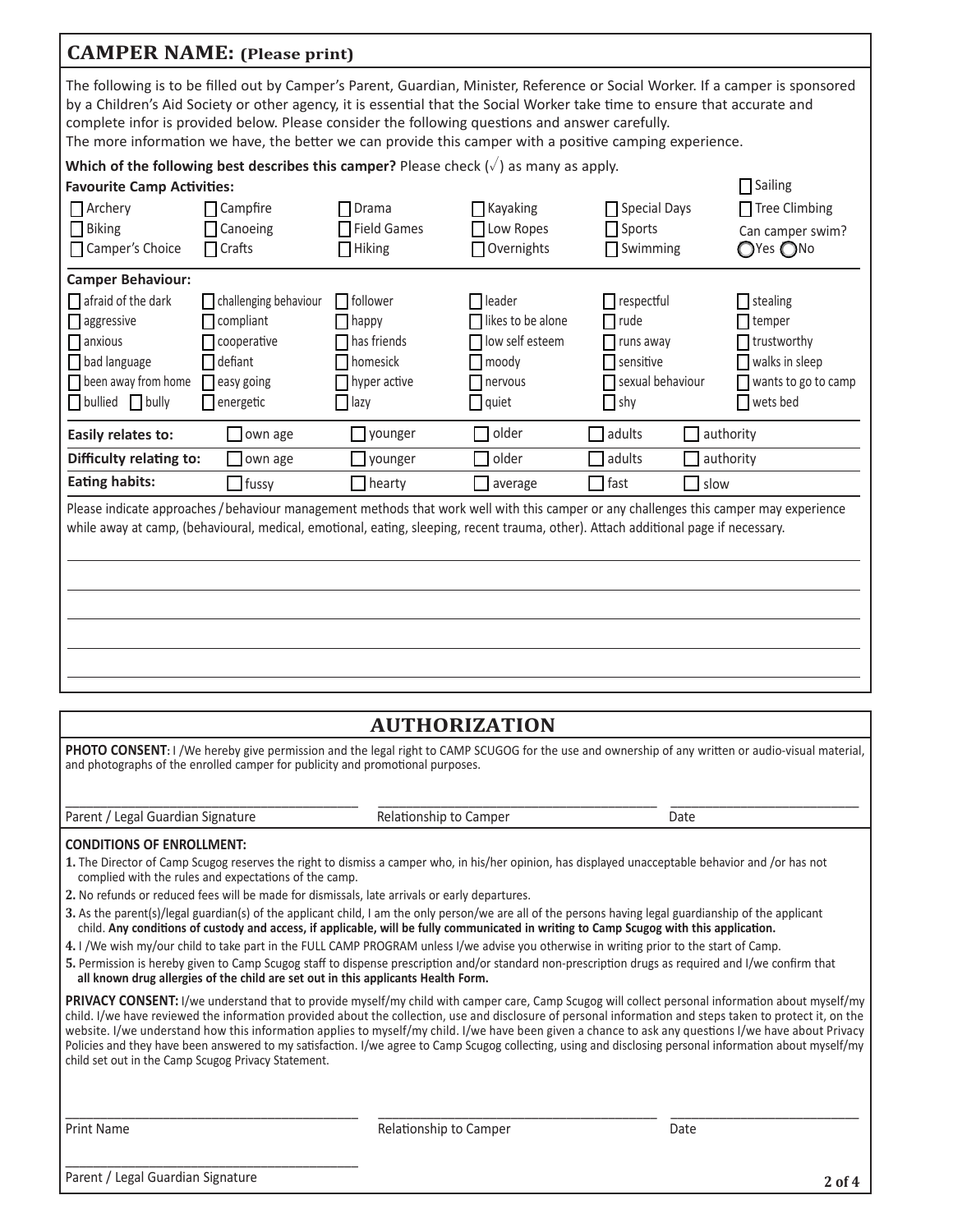# **RELEASE AND WAIVER OF LIABILITY AND ASSUMPTION OF RISK AGREEMENT**

## *As referred to in this agreement the term "Camp Scugog" includes the following as released parties: Camp Scugog, their respective, Directors,* Officers, Employees, Trustees and Beneficiaries; herein after referred to as *"Camp Scugog."*

# BY SIGNING THIS AGREEMENT YOU WILL WAIVE CERTAIN LEGAL RIGHTS. **PLEASE READ THIS DOCUMENT CAREFULLY**

| Print Name | No.      | Street | Apt.                 |
|------------|----------|--------|----------------------|
|            |          |        |                      |
|            |          |        |                      |
| City       | Province | Postal | Birth Date: dd/mm/yy |

acknowledge and agree that in consideration of being permitted to participate in any "Camp Scugog" Programs or **Activities** arranged, organized, sponsored, conducted, authorized, staged and/or operated by "Camp Scugog":

## **1. I HEREBY ACKNOWLEDGE AND AGREE THAT:**

- "Camp Scugog" Programs and Activities may be dangerous, exposing participants to many risks and hazards, some of which are inherent in their very nature, others which result from human error and negligence on the part of the persons involved in arranging, organizing, sponsoring, authorizing, conducting, staging and/or operating the "Camp Scugog" Programs and Activities;
- some of the aforesaid risks and hazards are foreseeable, but others are not;
- I acknowledge that any Program or Activity (including travelling to or from such Program or Activity) can be an extremetest of a person's physical, emotional and mental limits and carries with it the potential for death, serious injury and property loss. The risks include, but are not limited to: actions of other people including, participants, volunteers, spectators, employees, instructors, counsellors, and/or organizers of the activity; lack of hydration, weather, and/or other natural conditions. I hereby assume all of the risks of participating in any Program or Activity;
- Leertify that I am and/or my child is physically, emotionally and mentally fit and have not been advised otherwise by aqualified medical person;
- I willingly agree to comply with the customary terms and conditions for participation in programs and activities. If however, I observe any unusual significant hazard during my presence or participation, I will remove myself from participation and bring such to the attention of the nearest teacher or "Camp Scugog" representative immediately;
- I understand that "Camp Scugog" does not assume any responsibility whatsoever for my safety during the course travelling to and from, or my preparation for or participation in any "Camp Scugog" Program or Activity;
- I understand that "Camp Scugog" does not undertake to provide health, accident, disability, hospitalization, personal property, or other insurance for participants in their programs or activities. I affirm that I have appropriate medical insurance in the event medical attention is needed for me;
- I understand that I may be photographed. I agree to allow my photo, video, or film likeness to be used for any legitimate

purpose by "Camp Scugog";

- I hereby consent to receive emergency medical treatment that may be deemed advisable in the event of injury, accident, and/or illness during any Program or Activity;
- I nevertheless *freely and voluntarily assume all the aforesaid risks and hazards*, and that, accordingly, including traveling to and from, my preparation for, and participation in any "Camp Scugog" Programs and Activities shall be *entirely at my own risk;*